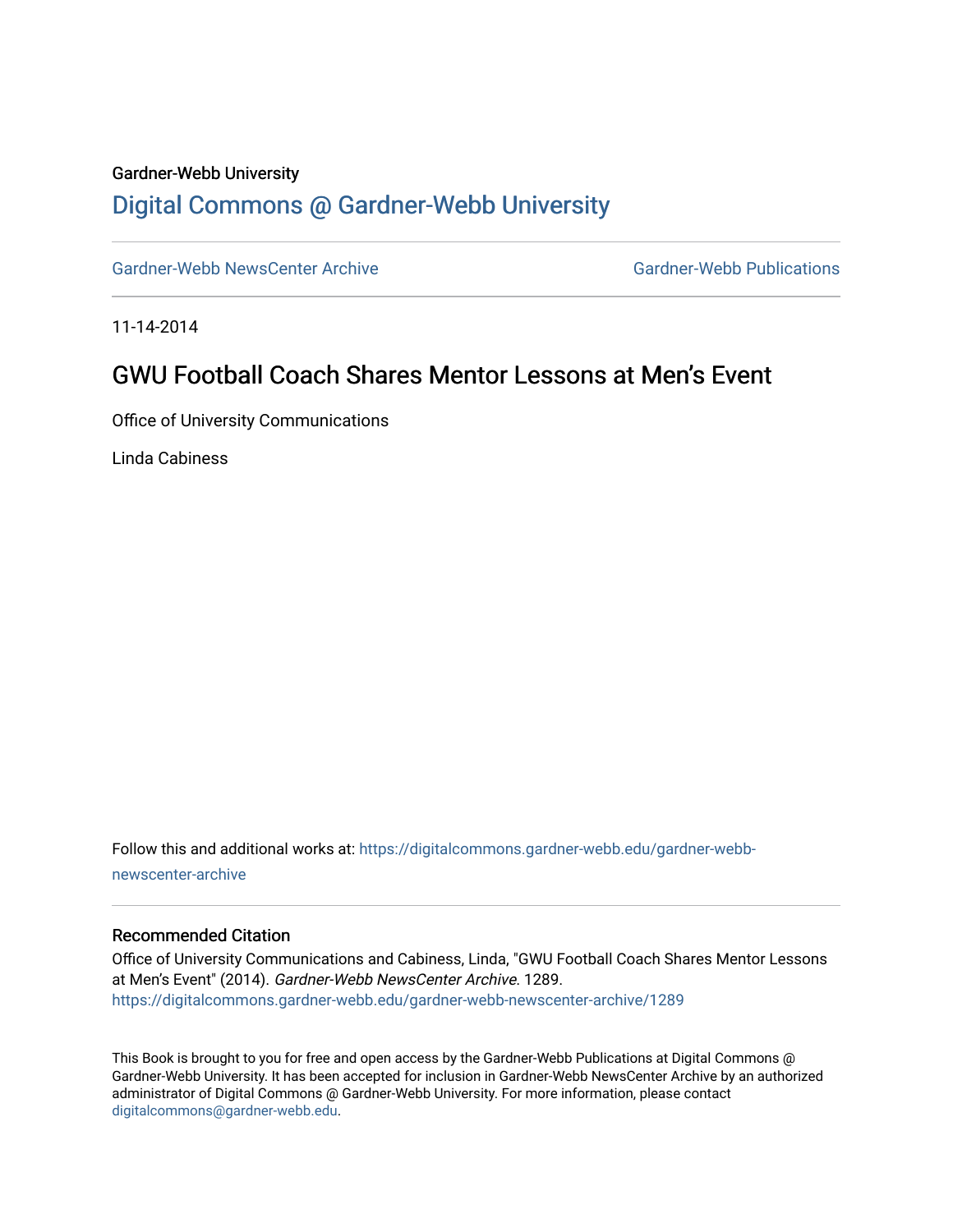# **GWU Football Coach Shares Mentor Lessons at Men's Event**

**webpublish.gardner-webb.edu**[/newscenter/gwu-football-coach-shares-mentor-lessons-at-mens-event/](https://webpublish.gardner-webb.edu/newscenter/gwu-football-coach-shares-mentor-lessons-at-mens-event/)

Office of University **Communications** 

November 14, 2014

### *Written by Linda Cabiness*

*Carroll McCray Of ers Biblical Answers for Empowering Youth*

Gardner-Webb University Head Football Coach Carroll McCray raised a black book before an audience of 150 people gathered for the annual men's night at Double Springs Baptist Church and declared, "I brought my playbook."

Instead of holding up a diagram of X's and O's showing linemen and running backs, McCray held up a Bible at the Shelby (N.C.) church. "From the youngest to the oldest, this has all the answers," the coach said.

McCray is in his second year at Gardner-Webb University, where he previously played on the offensive line in the early 1980s. "I like talking about football, but more than that I like talking about the good Lord," he admitted.

McCray referenced Tony Dungy, the now retired coach who led the Indianapolis Colts to a Super Bowl win, and wrote a book called "The Mentor Leader." The book talks about building people and creating an environment for a winning team. McCray outlined the seven key characteristics of a mentor, as discussed in the book. One must engage, educate, equip, empower, encourage, energize and evaluate, he said.

The challenge of the coach or mentor is to move athletes along and prepare them to play. "I'll be judged by that scoreboard," he stated, "but the good Lord will judge me on how I move those young men."

After preparing youth for life, the coach believes, the mentor must be willing to let them go and trust them. "All Gardner-Webb football players carry a wallet card with 1 Corinthians 15:33 printed on it," McCray shared. "'Do not be misled. Bad company corrupts good character.'"

Coach McCray said he encourages his players to do as Jesus did and get away to pray and meditate. "If I don't get up early in the morning and have that quiet time, I have a messedup day."

He acknowledged that sometimes life is hard. "A football player who gets a bloody nose